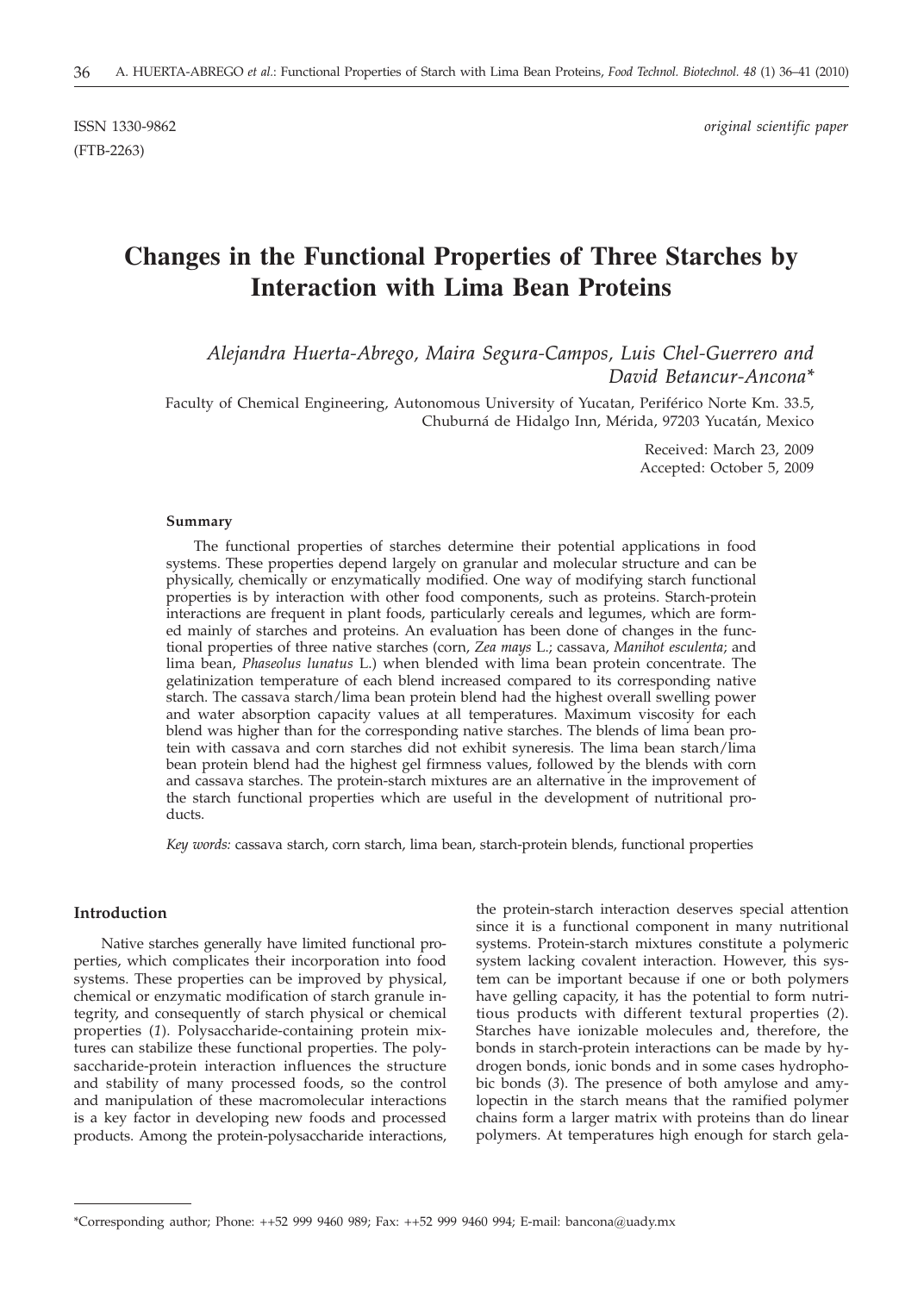tinization (and higher), the probability of interaction with proteins is much greater in the presence of amylopectin than of amylose because amylopectin's long ramifications increase potential interaction with the hydrophilic portions of the protein molecule (*4*). Using differential scanning calorimetry, Eliasson and Tjerneld (*5*) demonstrated that in a system with starch and limited water, gluten competes with starch for the water available for gelatinization, a process which is influenced by protein quantity and composition (*6*). Eliasson and Tjerneld's (*5*) results support the hypothesis that in a protein/wheat-starch interaction the protein is adsorbed onto the granule surface. This was valid only at low protein concentrations, because the results were very disperse at high concentrations, probably due to protein precipitation. In addition, the high molecular mass protein fraction was absorbed to a greater degree (approx. 10 mg protein per  $m<sup>2</sup>$  starch) than the low molecular mass protein fraction. The highest association occurred at neutral pH, meaning that the interactions were probably hydrophobic. Friedman (*7*), in contrast, reported that amylose aggregates with gliadins, while amylopectin does not.

Guerrieri *et al.* (*6*) used amyloglucosidase action as a parameter for measurement of starch-protein interactions. After thermal treatment, they concluded that the amylose systems were less accessible to enzyme action, probably because some amyloglucosidase reaction locations were occupied by the protein interaction (particularly gliadins), while amylopectin hydrolysis was unaffected. In a study of starches with different amylose and amylopectin contents, Chedid and Kokini (*4*) observed that at higher amylose levels, amylose-amylose interactions were favoured over protein-amylose interactions due to the helical shape of the latter. In another study, it was observed that interaction can occur between both protein and starch molecules in gels of whey protein (concentrate or isolate; protein concentration >60 %) and wheat starch. Depending on the concentration of whey protein isolate, the molecules were found to form an emulsion (single phase), to lack interaction (double phase) or sometimes both phases can be present. Protein denaturalization increased at higher viscosities (*8*). These controversial results do not clearly demonstrate with which starch components the protein is interacting. This interaction depends on protein composition as well as conformation, and what kind of interaction occurs will in turn determine the intensity with which the functional properties of both components are affected.

No research has been done to date evaluating the interaction of native starches with legume proteins. Legumes grow worldwide and are of particular economic and dietary importance in Latin America. On the Yucatan Peninsula, Mexico, a wide variety of legumes are in use, including lima bean (*Phaseolus lunatus*) (*9*). One way of exploiting legumes is to process them into a starch fraction, a protein concentrate and a fibre fraction, which decreases and/or inactivates their antinutritional factors (*10*). Betancur-Ancona *et al.* (*11*) support the finding that wet fractionation of *Phaseolus lunatus* seeds allows to obtain a starch fraction containing 98 % starch and a concentrated protein at 71 %, which increases the integral use of those seeds. Their possible uses depend on their

functional properties, which can affect sensory characteristics and the physical behaviour of foods or ingredients during processing and storage (*12*). With the purpose of improving the technological application of three starches, in the present study starch-protein mixtures are made. Therefore, the objective of this study is to determine the functional properties of corn (*Zea mays* L.), cassava (*Manihot esculenta*) and lima bean (*Phaseolus lunatus* L.) starches when they are blended with lima bean protein concentrate.

## **Materials and Methods**

## *Seeds, roots and chemicals*

Lima bean seeds and fresh cassava roots were obtained from the 2007 harvest in the state of Yucatan, Mexico, and milled to produce flour from which the native starch and protein concentrate were extracted. Commercial corn starch was purchased from Productos de Maíz, S.A. (Guadalajara, Jalisco, Mexico). All chemicals were of reagent grade and purchased from J.T. Baker (Phillipsburg, NJ, USA).

## *Extraction of starch and protein concentrates from lima beans*

A single extraction was done with 6 kg of lima beans. Impurities and damaged seeds were removed and healthy seeds were milled in a Thomas Wiley laboratory mill (Model 4, Thomas Scientific, Swedesboro, NJ, USA). The resulting flour was sifted through a 20-mesh screen and then processed using the wet fractionation method reported by Betancur-Ancona *et al.* (*11*). Briefly, whole flour (20-mesh) was suspended in distilled water at a 1:6 ratio (by mass per volume) to obtain an adequate separation of the flour components (protein and starch). The pH was then adjusted to 11 with 1 mol/L NaOH, and the suspension was stirred for 1 h at 400 rpm with a mechanical agitator (Caframo Rz-1, Heidolph Schwabach, Germany). It was then wet-milled with a KitchenAid mill (St. Joseph, MI, USA) and the fibre solids were separated from the starch and protein mix by straining through 80- and 150-mesh sieves. The residue was washed five times with distilled water. The starch suspension was allowed to sediment for 30 min at room temperature to recover the starch fraction, after which the solubilised protein was removed by decanting. The protein in the solution was adjusted to pH=4.5 with 1 mmol/L HCl, centrifuged at 1317×g for 12 min and the precipitate was dried at –47 °C and 13 bar. The starch fraction was washed three times by resuspension in distilled water (250 mL) and centrifuged at 4250´*<sup>g</sup>* for 10 min. The product was dried at 50 °C for 12 h in an air convection laboratory oven (Imperial V, Labline, Maharashtra, India), weighed and then milled in a Cyclotec mill (Tecator, Höganäs Sweden) until it passed through a 20-mesh screen.

#### *Isolation of starch from cassava*

Starch extraction from cassava was done following Novelo-Cen and Betancur-Ancona (*10*). Briefly, the cassava roots were manually peeled, cut into cubes (approx. 3 cm3) and soaked for 30 min in a sodium bisulphite so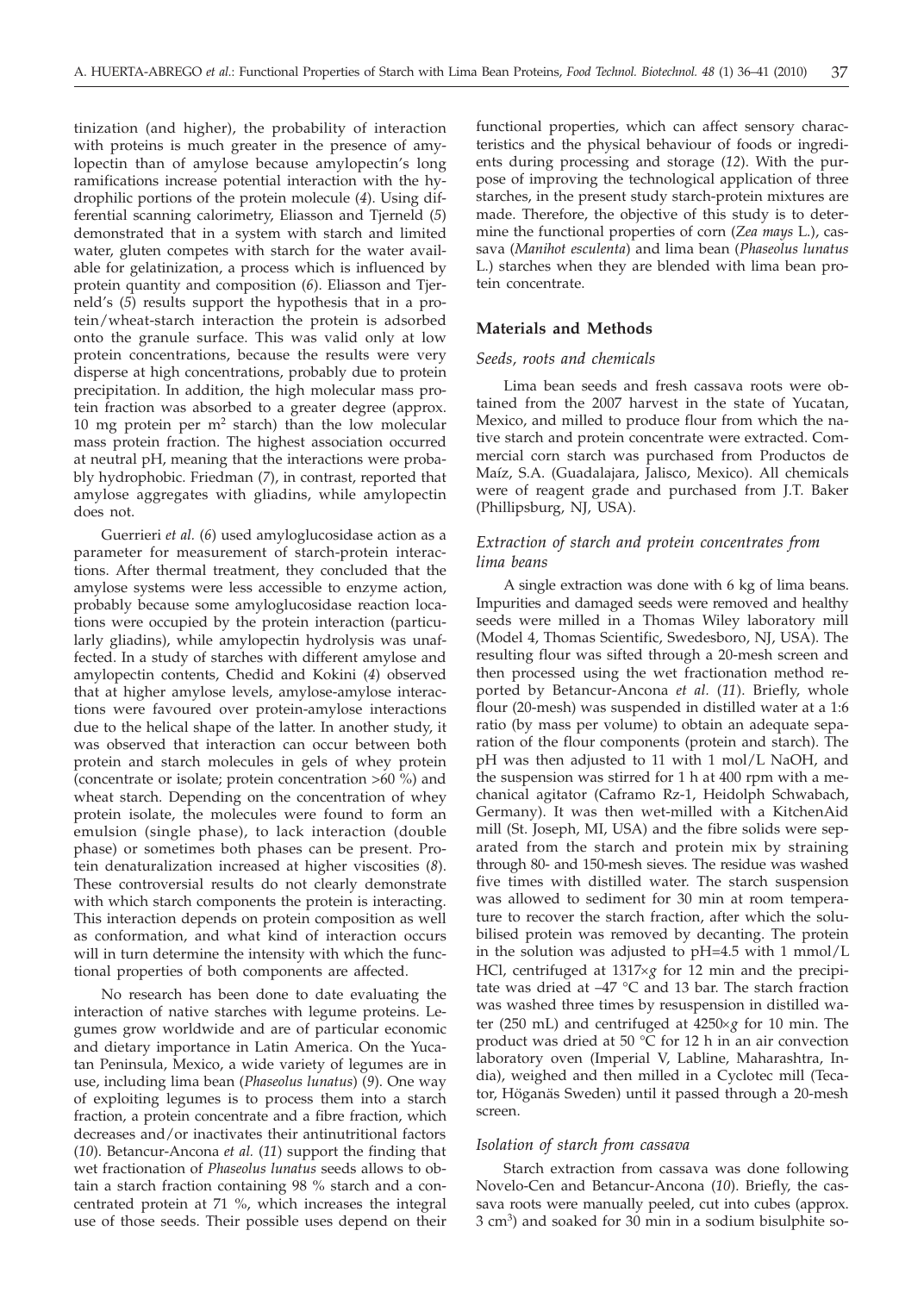lution (concentration of  $SO_2$  1500 ppm) at a ratio of 1:3 (by mass per volume). After soaking, the cubes were milled in a cutter (Fatosa C-3527, Barcelona, Spain) for 2 min to reduce particle size and the resulting mass was distributed in recipients containing a sodium bisulphite solution (concentration of  $SO<sub>2</sub> 1500$  ppm) at a ratio of 1:1 (by volume). The solution was then run twice through a colloidal mill (Koromex G-91T085-18, Monterrey, Mexico) to further reduce particle size and extract the largest possible amount of starch. The starch slurry was then filtered through 80-mesh plastic cloth to eliminate fibre, and the filtrate was allowed to settle at  $4 °C$  for  $4 h.$  After settling, the liquid was removed; the sediment (starch) was washed three times with water and centrifuged for 12 min at 1317 $\times$ *g*. The product was dried at 50 °C for 12 h in an air convection laboratory oven (Imperial V, Labline, Maharashtra, India), weighed and then milled in a Cyclotec mill (Tecator, Höganäs, Sweden) until it passed through a 20-mesh screen.

#### *Preparation of starch/protein blends*

The three starches (lima bean, cassava and corn) were blended individually with lima bean protein concentrate (LPC) at a ratio of 1:5 (by mass) on a dry basis for 5 min in a KitchenAid mixer (St. Joseph, MI, USA). The ratio of 1:5 (by mass) was employed because this is the estimated ratio of these components in cereals such as corn. Samples were taken from these blends for the analyses.

#### *Proximate composition of starch/LPC blends*

Proximate composition of starch/LPC blends was determined using AOAC methods for moisture content (Sec. 925.09); ash (Sec. 923.03); crude fat (Sec. 920.39); crude protein, using a 6.25 nitrogen protein conversion factor (Sec. 954.01); and crude fibre (Sec. 962.09). Carbohydrate content was estimated as nitrogen-free extract (NFE) (*13*).

#### *Differential scanning calorimetry*

Starch/LPC blend gelatinization was determined with a differential scanning calorimeter (DSC-7, PerkinElmer Corp., Norwalk, CT, USA) using the technique described by Ruales and Nair (*14*). The DSC-7 was calibrated with indium and the data were analyzed using the Pyris software program (PerkinElmer Corp., Norwalk, CT, USA). A mass of 2 mg of dry sample was placed in an aluminium pan and moisture content was adjusted to 70 % by adding deionized water. The pan was hermetically sealed and left to equilibrate for 1 h at room temperature. It was then placed in the calorimeter and heated from 30 to 120  $\degree$ C at a rate of 10  $\degree$ C/min, with an empty pan as reference. Gelatinization temperature was determined by automatically computing the onset temperature  $(T_o)$ , peak temperature  $(T_p)$ , final temperature  $(T_f)$ , and gelatinization enthalpy  $(\Delta \hat{H})$  from the resulting thermogram.

## *Solubility, swelling power and water absorption capacity*

Solubility, water absorption capacity (WAC) and swelling power (SP) were determined at 60, 70, 80 and 90 °C using a modified version of Sathe *et al.* (*15*). Briefly, 40 mL of a 1 % sample suspension (by mass per volume)

were prepared in a previously tared, 50-mL centrifuge tube. A magnetic agitator was placed in the tube, and the suspension was kept at a constant temperature (60, 70, 80 or 90 °C) in a water bath for 30 min. The suspension was then centrifuged at  $2120 \times g$  for 15 min, the supernatant was decanted and the swollen granules were weighed. From the supernatant, 10 mL were dried in an air convection laboratory oven (Imperial V, Labline, Maharashtra, India) at 120 °C for 4 h to constant mass. Percentage solubility and swelling power were calculated using Eqs. 1 and 2 respectively:

Solubility=(dry mass at 120 °C´400*/*sample mass)*/*% /1/

Swelling power=mass of swollen granules×  $\times$ 100/sample mass $\times$ (100–solubility)  $\frac{2}{\sqrt{2}}$ 

Water absorption capacity was measured using the same conditions as above, but expressed as gel mass per sample, divided by sample mass:

Water absorption capacity=mass of swollen granules/sample mass of swonen /3/

#### *Pasting properties of starch/LPC blends*

A viscoamylograph (Brabender PT-100, Duisburg, Germany) was used to evaluate pasting properties of the blends according to Wiesenborn *et al.* (*16*). Briefly, 500 mL of 8 % (on dry basis) starch suspension were heated to 95 °C at a rate of 1.5 °C/min, held at this temperature for 15 min, cooled to 50  $\degree$ C at the same rate and held at this second temperature for another 15 min. Maximum viscosity, consistency, breakdown and setback were calculated in Brabender units (BU) from the resulting amylograms.

#### *Syneresis*

A paste was prepared as above, 50-mL portions were placed in centrifuge tubes, allowed to cool to room temperature and stored at  $4 °C$  for 24 h. The tubes were then centrifuged at 8000×g for 10 min (J2-HS centrifuge, Beckman Instruments, Inc., CA, USA), and the amount of water separated from the starch was measured (*17*).

#### *Gel firmness*

Gel firmness was evaluated according to a modified version of Hoover and Senanayake (*18*) using an Instron Universal Testing Machine (Instron, Norwood, MA, USA). Briefly, 400 mL of 8 % (on dry basis) sample suspension were heated to 95 °C at a rate of 1.5 °C/min in the viscoamylograph, held at this temperature for 10 min and 40-mL portions of the paste were transferred into 50-mL beakers. These were allowed to cool to room temperature, covered with parafilm and stored at 4 °C for 24 h. The gels (3 cm in diameter) were then removed from the beaker, cut at a height of 3 cm and gel penetration was measured. Each gel was placed perpendicularly in the equipment and compressed at a rate of 1 mm/s using a 5-mm probe and a 5-kg cell.

#### *Statistical analysis*

A variance analysis was applied using the starch/ LPC blends as a factor and levels. Chemical analyses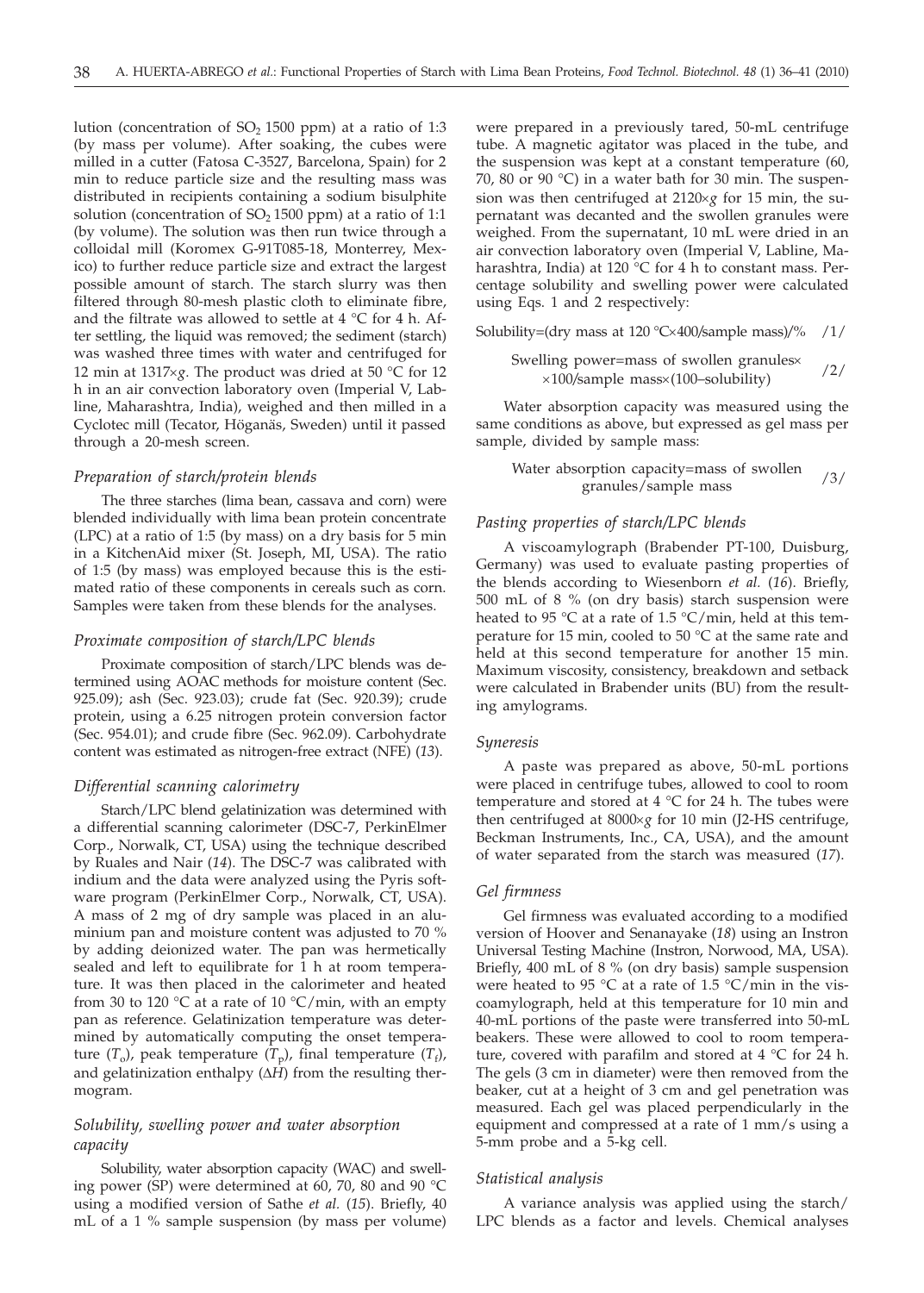and functional property determinations were done in triplicate and treated as the response variables. The differences between the starch/LPC blend means were compared using a 5 % significance level. All statistical analyses were done with the Statgraphics plus v. 5.1 software and according to Montgomery's methods (*19*).

#### **Results and Discussion**

## *Proximate composition of starch/LPC blends*

Protein contents of the starch/LPC blends (*Z. mays*, M/LPC; *M. esculenta*, C/LPC; and *P. lunatus*, L/LPC) were not significantly different (p>0.05) and exhibited increased protein content compared to their respective native starches due to the addition of the LPC (LPC protein content=71.13 %) (*10*) (Table 1). Ash content in the blends was higher than in the native starches, with the highest level in the M/LPC, which was in turn lower than the LPC alone (2.8 %) (*10*). The C/LPC had the highest fibre content, suggesting that the fibre residue was contaminated during the separation stage of the extraction process.

## *Differential scanning calorimetry*

All blends exhibited a single transition, probably due to the sum of the thermal events of each blend component (*i*.*e*. starch gelatinization and protein denaturation), since gelatinization temperature and enthalpy were higher in the blends than in the separate components. The C/LPC had the lowest gelatinization temperature (72.3 °C), followed by the M/LPC (75 °C) and the L/LPC (81.4 °C). This behaviour was similar to that observed for the native starch gelatinization temperatures (Table 2). The temperature of legume starch granule gelatinization is higher than that of maize or cassava star-

ches, probably because its supramolecular packing complex produces a crystal structure that requires higher temperatures for fusion (*1*). In addition, lima bean starch has higher amylose content compared to the corn and cassava starches, and this generally translates into higher gelatinization temperature (*10*).

## *Solubility, swelling power and water absorption capacity*

The solubility, swelling power (SP) and water absorption capacity (WAC) of all the blends increased at higher temperatures. The C/LPC had the highest WAC (3.9, 10.8, 15.1 and 24.2 g water/g sample at 60, 70, 80 and 90  $\degree$ C, respectively) (Fig. 1) and SP (4.1, 11.6, 17.1 and 35.7 g sample/g water at 60, 70, 80 and 90  $^{\circ}$ C, respectively) values (Fig. 2). Its SP values may be due to the high amylopectin content in the cassava starch because the amylose acts as a dilutor and swelling inhibitor, while long ramifications of amylopectin increase potential interaction with the water (*20*). Below their gelatinization temperatures, the blends had lower SP and WAC values, while at or above their gelatinization temperatures these values increased. Solubility of the C/LPC exhibited a pattern similar to M/LPC and L/LPC at temperatures below 80 °C, but it had the highest solubility at 90 °C (Fig. 3). During gelatinization, amylose spreads towards water, but if heating continues, the granules fracture and partial solubilization occurs. The cassava native starch showed extreme granule swelling as temperature increased, until its granules fractured and were solubilized. However, the C/LPC had lower solubility than the cassava native starch, probably due to the interaction between the protein and starch, particularly amylopectin, which interact with their long ramifications containing hydrophilic portions of the protein molecule, reducing the interaction with the available water (*4*)*.*

Table 1. Proximate composition of starch/LPC blends and native starches (on dry basis)

| Component             | M/LPC             | L/LPC              | C/LPC             | <b>LPC</b> | Corn<br>starch | Lima bean<br>starch | Cassava<br>starch |
|-----------------------|-------------------|--------------------|-------------------|------------|----------------|---------------------|-------------------|
| Moisture              | $8.55^{\circ}$    | $10.35^{b}$        | $9.8^{b}$         | 7.87       | 9.90           | 11.93               | 12.72             |
| Protein               | $11.75^{\circ}$   | $11.82^{\text{a}}$ | $11.71^{\circ}$   | 71.13      | 0.35           | 0.20                | 0.05              |
| Fat                   | $0.93^{\rm a}$    | $0.77^{b}$         | 0.48 <sup>c</sup> | 0.68       | 0.35           | 0.12                | 0.16              |
| Crude fibre           | $0.46^{\rm a}$    | $0.75^{\rm b}$     | 0.94 <sup>c</sup> | 0.20       | 0.62           | 1.25                | 1.74              |
| Ash                   | 1.20 <sup>a</sup> | $0.92^{b}$         | $0.99^{b}$        | 2.80       | 0.06           | 0.04                | 0.34              |
| Nitrogen-free extract | $85.66^{\circ}$   | $85.74^{\circ}$    | $85.89^{a}$       | 25.12      | 98.93          | 98.49               | 97.71             |

 $a-c$  different letters in the same row indicate statistically significant difference (p<0.05)

Table 2. Gelatinization temperature of starch/LPC blends and native starches

| Sample           | Onset temperature/ $\rm{^{\circ}C}$ | Peak temperature/ $\rm{^{\circ}C}$ | Final temperature/ $\rm{^{\circ}C}$ | Enthalpy/ $(J/g)$ |
|------------------|-------------------------------------|------------------------------------|-------------------------------------|-------------------|
| M/LPC            | $68.1^{\circ}$                      | $75.0^{\circ}$                     | 81.7 <sup>a</sup>                   | 11.6 <sup>a</sup> |
| L/LPC            | $73.5^{\rm b}$                      | $81.4^{b}$                         | $91.4^{b}$                          | 15.0 <sup>b</sup> |
| C/LPC            | $65.1^{\circ}$                      | $72.3^{\circ}$                     | $82.6^{\circ}$                      | $14.7^{b}$        |
| Corn starch      | 62.3                                | 66.3                               | 72.9                                | 10.3              |
| Lima bean starch | 75.2                                | 80.2                               | 87.6                                | 10.7              |
| Cassava starch   | 57.6                                | 65.2                               | 75.3                                | 9.6               |

 $a-c$  different letters in the same column indicate statistically significant difference (p<0.05)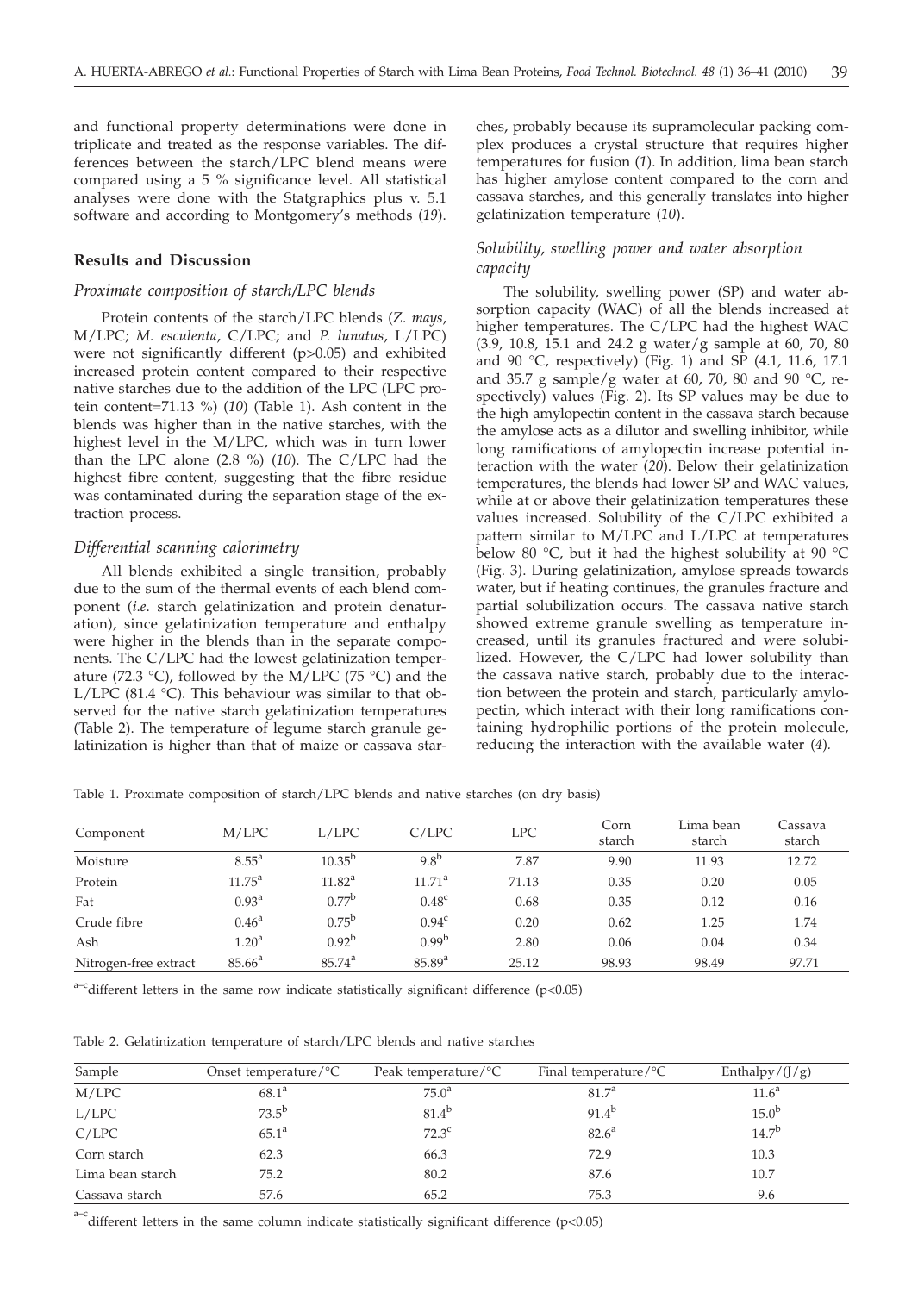

**Fig. 1.** Water absorption capacity (WAC) of LPC/starch blends and native starches



**Fig. 2.** Swelling power (SP) of starch/LPC blends and native starches



**Fig. 3.** Solubility of starch/LPC blends and native starches

Table 3. Pasting properties of starch/LPC blends and native starches

## *Pasting properties of starch/LPC blends*

Maximum consistency for the L/LPC (910 BU), M/ LPC (416 BU) and C/LPC (960 BU) was higher than the reported values for their respective native starches (680, 252 (*1*) and 468.8 BU (*10*), respectively) (Table 3). A number of factors can significantly affect starch viscosity, including the presence of proteins, the amylose/amylopectin ratio, protein type, temperature, contact time and moisture content (*4*). Most likely because of its ramified structure, amylopectin increases viscosity at higher gelatinization temperatures, whereas gelatinization in starches containing 100 % amylose does not involve the same type of synergistic interactions (*4*). This explains why the C/LPC, which had the highest amylopectin content among the blends, also had the highest viscosity.

#### *Syneresis*

The corn and cassava starches did not present syneresis to the studied concentrations, which explains the absence of this parameter in the M/LPC and C/LPC blends. The L/LPC, in contrast, exhibited syneresis of 15 g water/50 mL sample, higher than reported for lima bean native starch (8.8 g/50 mL). High degree of syneresis of legume starches is explained based on their high amylose content. The linear structure of amylose tends to increase in size during gelatinization and to precipitate quickly at initial gelatinization, thus favouring development of rigidity when gels are cooled (*21,22*).

#### *Gel firmness*

Firmness was the highest  $(p<0.05)$  in the L/LPC gels (0.2182 N) (Table 4), which coincides with the highest firmness of the lima bean starch and the lowest swelling power. This was probably a function of low swelling power of this blend since blends with low swelling power (*i*.*e*. L/LPC) produced firmer gels than those with high swelling power (*i*.*e*. C/LPC) (*23*).

#### **Conclusions**

The cassava starch/LPC blend had the lowest gelatinization temperature (72.3 °C), with higher values for the corn starch/LPC (75.0 °C) and lima bean starch/LPC blends (81.4 °C). The cassava starch/LPC blend also had

| Parameters                                | M/LPC | L/LPC  | C/LPC  | Corn<br>starch | Lima bean<br>starch | Cassava<br>starch |
|-------------------------------------------|-------|--------|--------|----------------|---------------------|-------------------|
| Pasting temperature/°C                    | 76    | 81     | 68     | 80             | 87                  | 69                |
| Maximum viscosity/BU                      | 416   | 910    | 960    | 252            | 680                 | 469               |
| Viscosity at $95 °C/BU$                   | 390   | 830    | 910    | 244            | 680                 | 281               |
| Viscosity at 95 $\degree$ C for 15 min/BU | 318   | 638    | 580    | 230            | 650                 | 162               |
| Viscosity at $50 °C/BU$                   | 470   | 798    | 710    | 534            | 800                 | 231               |
| Viscosity at 50 $\degree$ C for 15 min/BU | 542   | 960    | 760    | 520            | 840                 | 237               |
| Consistency/BU                            | 54    | $-112$ | $-250$ | 304            | 150                 | 75                |
| Fragility/BU                              | 98    | 272    | 380    | 22             | 30                  | 306               |
| Settling/BU                               | 152   | 160    | 130    | 282            | 120                 | $-231$            |